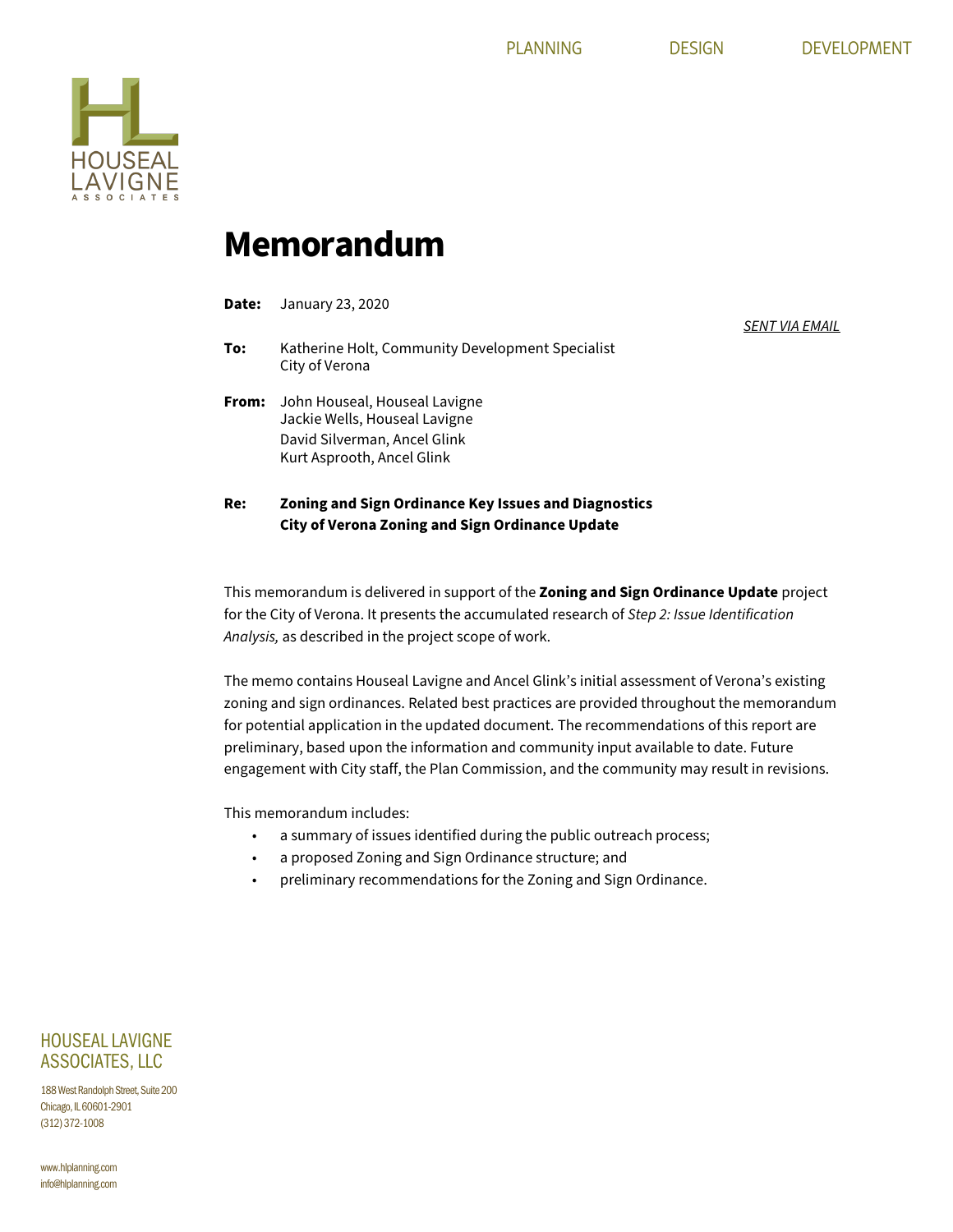#### **SUMMARY OF ISSUES FROM PUBLIC OUTREACHEVENTS**

The City of Verona hosted outreach events at City Hall on Monday, October 7, 2019. Residents, business owners, developers, and other stakeholders were invited to provide input on the issues and challenges with the existing zoning and sign ordinances. Community feedback included the following summarized comments:

- The ordinances are not easily searchable, and a comprehensive index is needed.
- Sustainability options should be incorporated.
- There are too many different zoning classifications and they are not intuitive.
- Some requirements, such as the requirement for one underground space per multifamily unit, drive up the cost of development.
- Zoning variances are not used; the Plan Commission instead relies on the PUD process.
- Too many regulations are set by precedent and are not codified.
- The code needs flexibility.
- The amount of required parking is too high.
- Compact parking spaces should be permitted.
- The Downtown Overlay district should be reexamined, and the boundary reduced.

In addition to in-person outreach events, the City offered stakeholders an opportunity to provide feedback through an online questionnaire, available on the project website. A summary of the feedback received from the questionnaire is attached to this document as Appendix 1. These public comments helped inform the direction of preliminary recommendations. They will be carefully considered as the new ordinance is drafted.

#### **PROPOSED ZONING AND SIGN ORDINANCE STRUCTURE**

The Zoning and Sign Ordinance documents should be organized in a manner that is straightforward to use and administer. This type of user-friendly code utilizes tables and graphics when appropriate, and orders sections based on how frequently they are used and referenced.

Verona's existing zoning and sign ordinance is in Title 13 – Zoning Code of the Municipal Code and includes 10 articles and 186 sections. The content included in some of these sections is inconsistently repeated in various places throughout the ordinance. For example, Section  $13-1-49(c)(1)$  includes residential density and intensity requirements for the Urban Residential District. The same topic is included in a table in Section 13-1-121, but the information differs from the former section.

Contradictions and inconsistencies in the Ordinance make it difficult for the City to enforce regulations. Further, they can cause confusion that may negatively affect interest in investing in Verona for individuals or businesses. It is recommended that the Zoning and Sign Ordinance be reorganized into nine articles as detailed below. Further detail on the proposed structure of the existing articles is attached to this document as Appendix 2.

- Article 1. General Provisions Article 2. Definitions Article 3. Establishment of Zoning Districts
- Article 4. Specific District Standards
- Article 5. Specific Use Standards
- Article 6. General Development Standards
- Article 7. Sign Standards
- Article 8. Planned Unit Development Standards
- Article 9. Administration and Enforcement Standards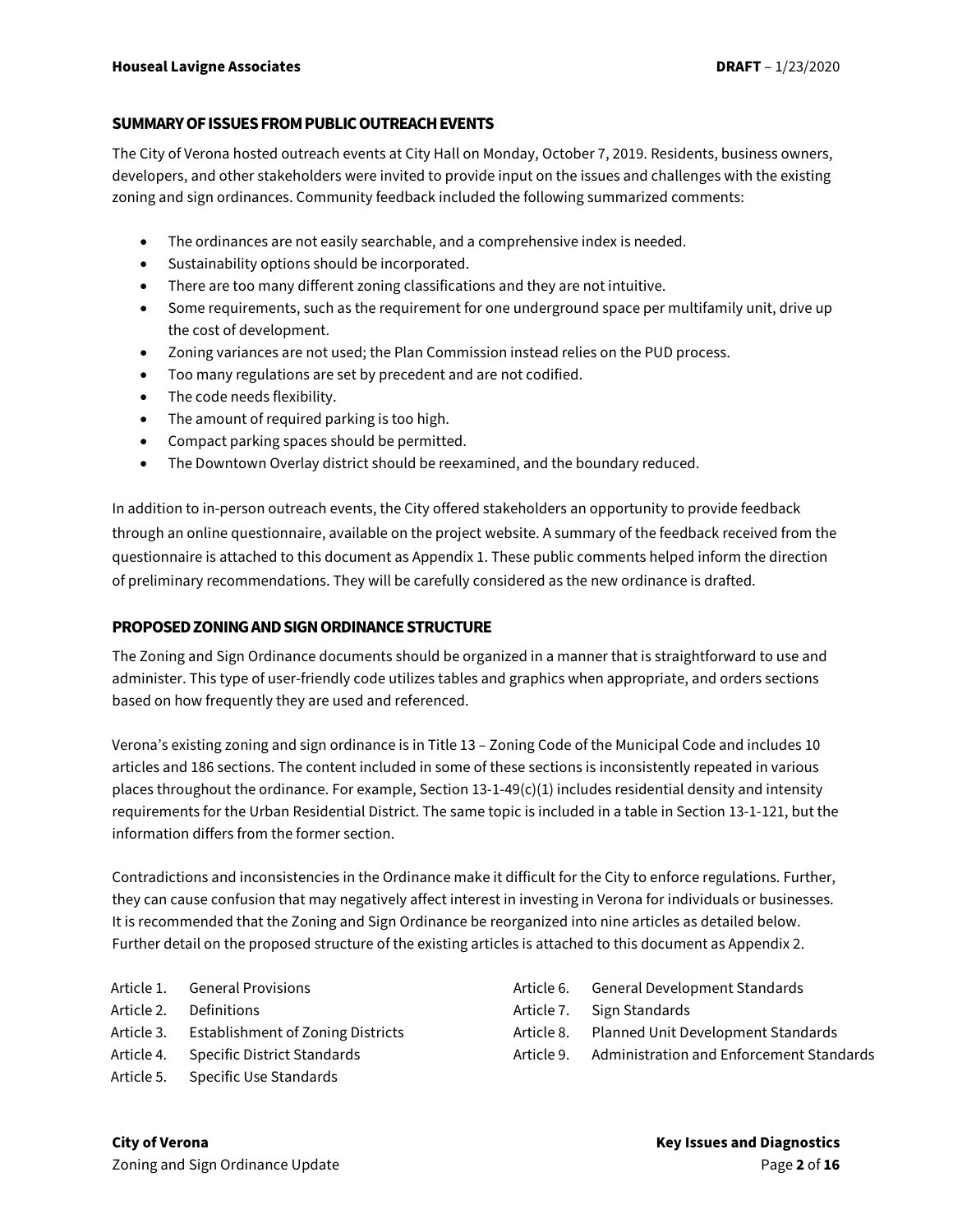#### **PRELIMINARY RECOMMENDATIONS**

In addition to community outreach, the consultant team worked with City staff to prepare a more detailed and in-depth analysis of the zoning and sign ordinances. The following assessment provides a summary of key issues, concerns, and observations as well as preliminary recommendations.

### *Note: The recommendations included below are not intended to be an exhaustive or limiting list of potential revisions; rather they are proposed as starting points for the revision process.*

#### **Article 1: General Provisions**

Article 1, General Provisions, should include those sections of the existing zoning and sign ordinances that establish the title, intent, purpose, interpretations, and rules and construction of language, as well as other sections that set the stage for the defensibility of the ordinance. It is recommended that all Articles which include purpose statements, aside from the purpose statements of zoning districts, be consolidated and streamlined in Article 1.

### **Article 2: Definitions**

Article 2, Definitions, should include those sections of the zoning and sign ordinance that pertain to definitions. Currently definitions exist in Sections 13-1-15, 13-3-51, 13-1-322, 13-2-90, 13-3-41, 13-1-97, 13-1-96, 13-1-300, 13- 1-302, 13-1-301, 13-1-299, and 13-1-285. The following recommendations apply to the City's definitions:

- All measurements and quantifiable standards be removed from definitions and located in Article 4: Specific District Standards, Article 5: Specific Use Standards, or Article 6: General Development Standards, as appropriate. For example, the definition of "animal unit" contains a table with quantitative standards to determine animal units by type of livestock, this table is more appropriate located in Article 5: Specific Use Standards.
- In some places, a use that has several different derivations have definitions in multiple places. For example, "Day Care" is defined only as "see family day care home, intermediate day care home, or group day care center." These definitions are then interspersed throughout the definitions section. It is a best practice to have all related definitions listed together, with sub-definitions for each class of day care, again in a single definitions article.
- Some terms are defined only in reference to other uses without any actual definition provided. For example, "Gas Station" is defined only as "see in-vehicle sales or service" but is not addressed in that definition or used or referenced anywhere else in the Zoning Ordinance. Some terms lack a definition all together, such as "Detailed site analysis map" or "toxic materials." Cross referencing like this, particularly with indefinite results, can be very frustrating for users of the Zoning Ordinance and should be clarified or removed entirely.
- Many terms that relate to specific actions or zoning relief described in detail in other sections of the Zoning Ordinance do not need to be defined (e.g., definition "conditional use" with a citation to the conditional use requirements). Likewise, specific zoning districts do not need to be defined in the definitions section (e.g., defining "Central Commercial District" with only a cite to that section of the Zoning Ordinance).
- Further, Definitions related to adult uses, religious institutions, family, signs, and group homes should be reviewed against current constitutional, federal, and state legal standards. For example, the City's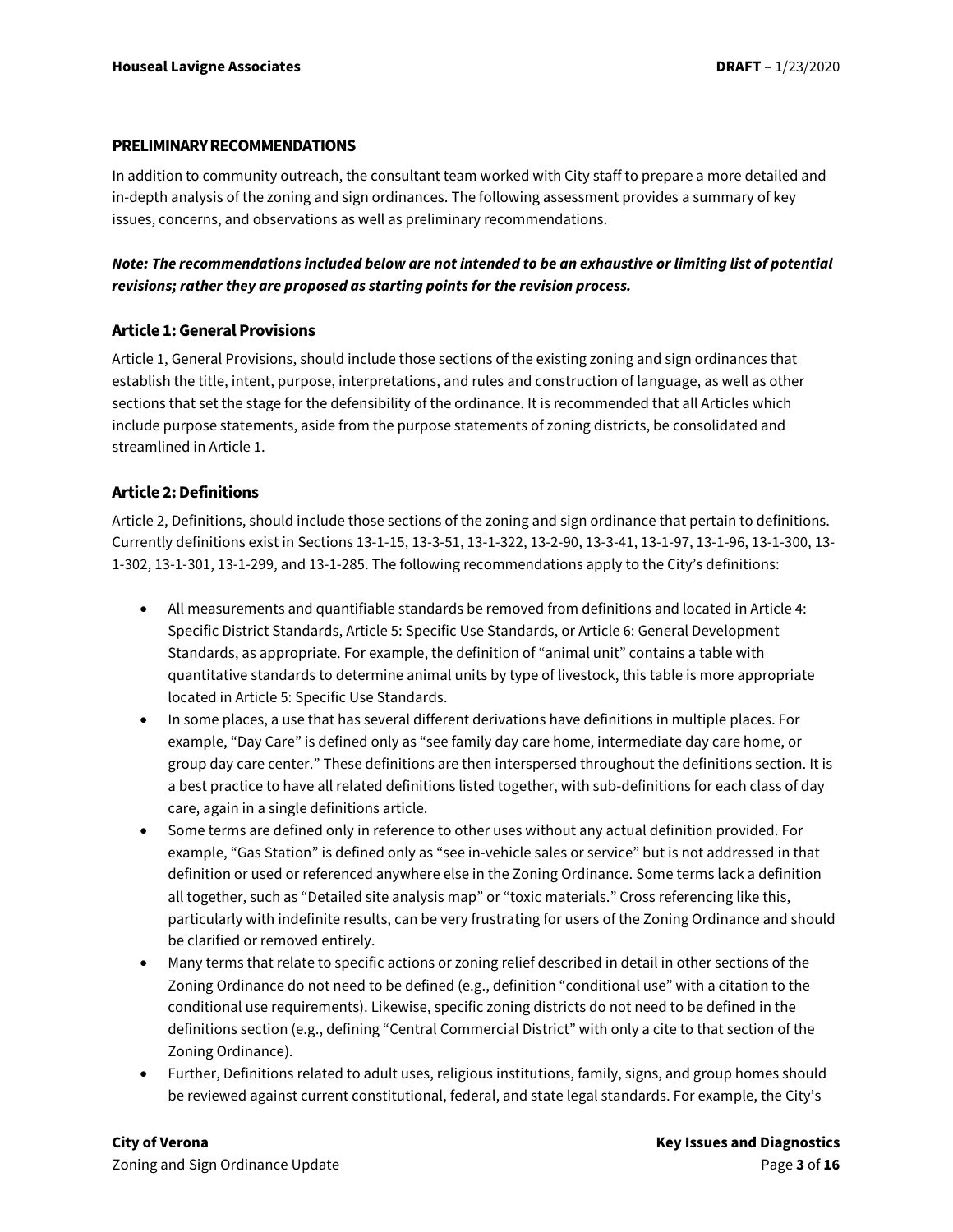definition for "sexually oriented use" is limited in scope and may not encompass all types of adult uses or adequately regulate specific types of adult uses.

#### **Article 3: Establishment of Zoning Districts**

Article 3, Establishment of Zoning Districts should include existing sections of Article B that relate to establishing the purpose and rationale of each zoning district and the document's relationship with the zoning map as well as the portions of Section 13-1-372 which establish the Downtown Design and Use Overlay District. All sections of Article B that include detail on allowable land uses, density and intensity, and bulk requirements should be included in Article 4, Specific District Standards. Additionally, rationale statements for all residential and nonresidential districts should be streamlined into one General Purpose of Residential Districts statement and another General Purpose of Nonresidential Districts statement. Finally, it is recommended that the City consider consolidating the Neighborhood Residential and the Community Residential Districts or more clearly distinguish the purpose and rationale statements for each.

### **Article 4: Specific District Standards**

Article 4, Specific District Standards should include existing sections of Article B that relate to allowable land uses, density and intensity, and bulk requirements, as well as existing sections of Article C that relate to the description and allowances of all land use categories, and Article E, Bulk Regulations. All sections of Article B that relate to landscape requirements, performance standards, and signage regulations should be included in Article 6, General Development Standards, and Article 7, Sign Standards, respectively. All sections of Article C that relate to conditional use regulations should be included in Article 5, Specific Use Standards. It is recommended that the allowable land uses for all districts be consolidated into one, easy to use table. The table should clearly differentiate between permitted, special, and prohibited uses while maintaining the existing flexibility in interpretation by the Department of Community Development. The following recommendations apply to the City's allowable land uses:

- Utilize NAICS codes for commercial and industrial land use designations to minimize disagreements over what a specific use is or is not.
- Utilize a combination of discreet use categories and broader land use categories in the consolidated Table of Permitted and Conditional Uses to more appropriately permit them in the City's zoning districts.
- Add accessory dwelling units as a conditional use in the Residential Development land use category.
- Expand the Institutional Residential Development land use subcategory to include assisted living, memory care, independent living, and other forms of senior housing and identify the appropriate districts in which they should be permitted or conditional uses.
- Eliminate the Mobile Home Park Residential Development land use subcategory.
- Review and revise the various types of multi-family residences included in the code (duplex, multiplex, townhouse, twin house, two-flat house, village house, etc.) to eliminate outdated and redundant use types.
- Designate smaller scale and lower intensity multiunit development as a permitted use and larger scale and higher intensity multiunit development as a conditional use in appropriate zoning districts.
- Add a land use category for adult businesses including vaping, sexually-oriented land uses and others and amend regulations for consistency with federal and state requirements.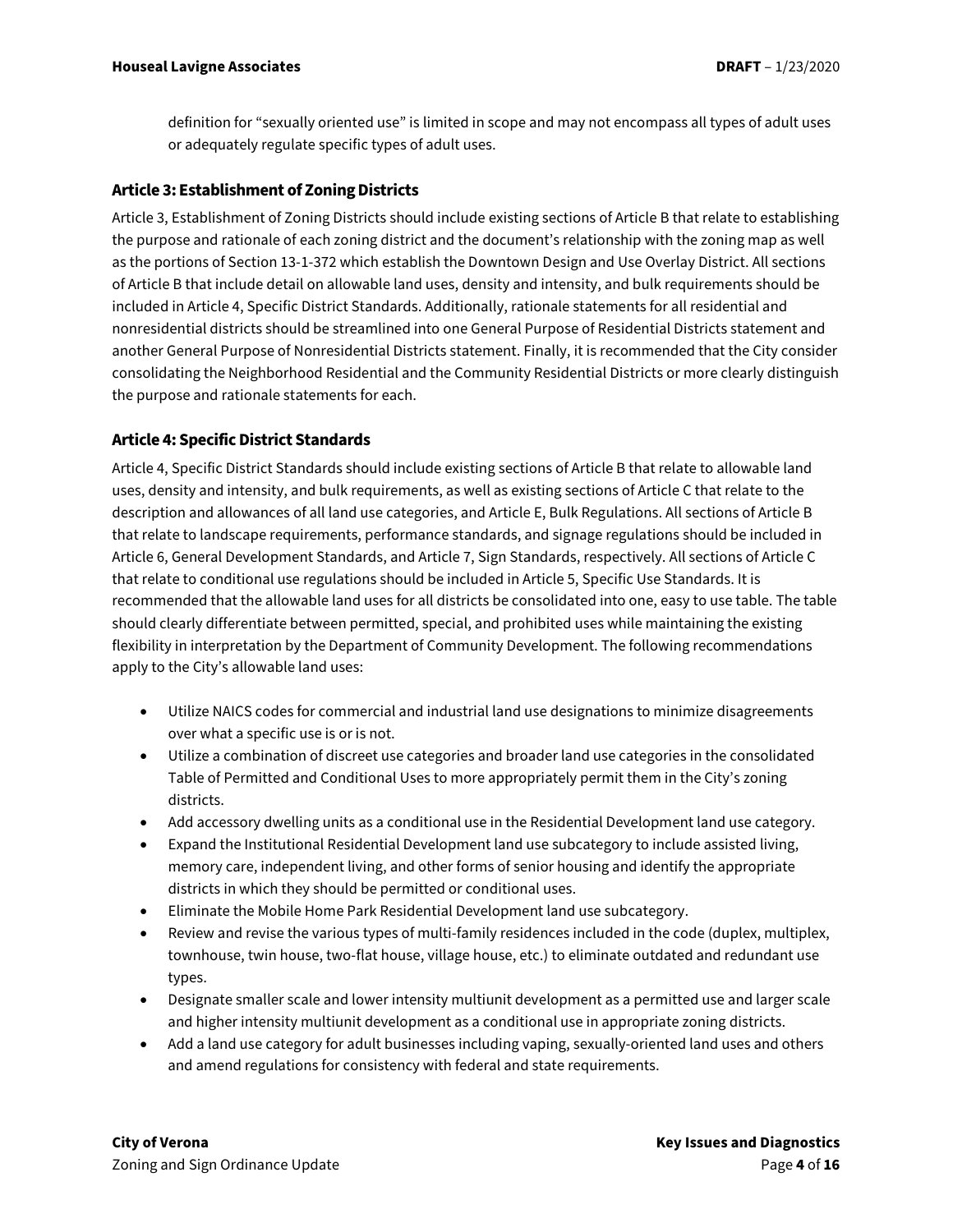- Prohibit future development of junkyard and salvage yard land uses and amortize any existing junkyard and salvage yard land uses in the City.
- Revise the Commercial Apartment Accessory Land Use subcategory to be a permitted use in the Central Commercial District.
- Eliminate the Group Developments land use category and establish separate uses for multiunit complexes, business parks, shopping centers, and other land uses with two or more structures containing principal land uses on the same lot.
- Review and revise uses and their definitions to eliminate outdated, redundant, and otherwise unnecessary terms.
- Review permissions for religious institution/assembly and non-religious institution/assembly uses to ensure compliance with the Religious Land Use and Institutionalized Persons Act (2000).

Further, it is recommended that the bulk standards tables that currently exist in Article E be consolidated and updated to reflect the standards that are included in Article B. This table should be the only location where bulk standards exist in the code to ensure that any future changes to the standards require an amendment in only one location. Lastly, a nonconformities analysis was performed, revealing that the existing lot area requirements for the Neighborhood Residential, Community Residential, and Mixed Residential Districts adequately conform with the majority of lots in the districts.

## **Article 5: Specific Use Standards**

Article 5, Specific Use Standards should include existing sections of Article C that related to conditional use regulations as well as all relevant standards that are currently embedded in definitions. All use specific standards should be cross referenced in the Table of Permitted and Conditional Uses included in Article 4. The following recommendations apply to the City's specific use standards:

- Enhance and expand the conditional use regulations for the Apartment and Multiplex Residential Development land use subcategory to apply to both multiunit buildings and multiunit complexes.
- Revise the requirements for the screening of outdoor maintenance service areas and outdoor storage to prohibit the use of chain-link fencing.
- Revise the requirements for home occupations to prohibit the display of signs in residential districts.

## **Article 6: General Development Standards**

Article 6, General Development Standards should include Article G, Article H, and all sections of the existing code that include standards that are relevant to development throughout zoning districts. This would include subsections related to parking requirements in Article C, landscaping in Article G, as well as others.

### **Off-Street Parking and Loading**

The number of parking spaces required per land use is embedded in the subsections of Article C while standards pertaining to dimensional requirements of off-street parking are located in 13-1-283. It is recommended that these requirements be consolidated into one concise, useful table in an "Off-Street Parking" subsection of the proposed Article 6. The standards should be updated to reflect industry standard. For example, all employee, patron, or other variable based requirements should be revised so that they are based on fixed elements such as gross floor area. Variable parking standards often make it difficult for new uses moving into existing spaces to comply with requirements and are more difficult to enforce.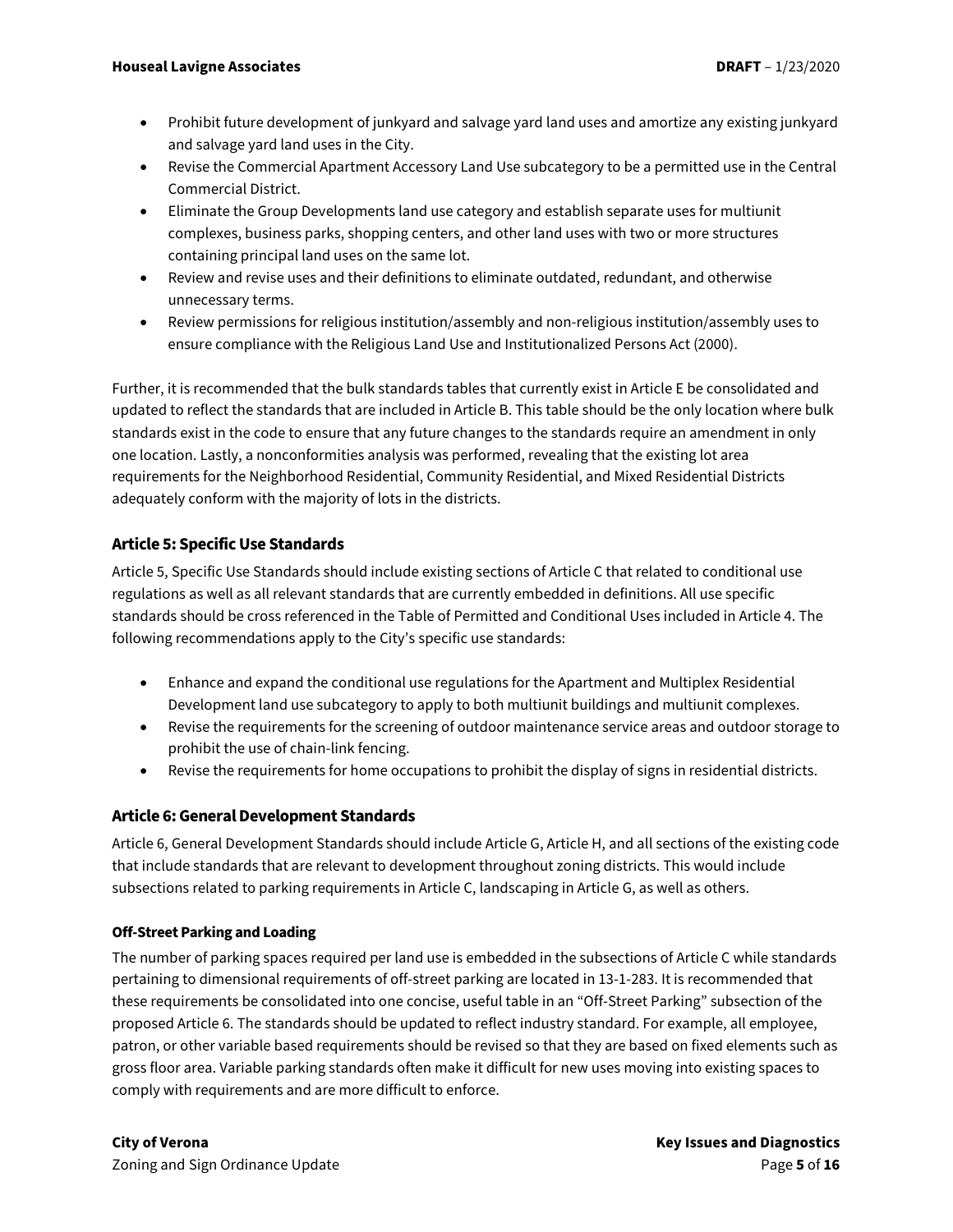Additionally, it is recommended that the City consider including maximum parking requirements in addition to minimum parking requirements. Maximum parking requirements ensure that uses are not over-parked which can contribute to stormwater runoff and diminish the appearance and development potential of the City. Developers should have the option to contest maximum parking requirements through an administrative approval process by submitting a parking demand study that justifies the request.

The City currently requires that one underground parking space be required per multiunit dwelling. It is recommended that the City codify this practice.

The City's off-street loading requirements are included in 13-1-284. They detail a required number of loading spaces per business or industrial use based on the total floor area of the establishment. This method is no longer a best practices as it suggests that the number of loading spaces be left to the discretion of the developer, provided they are adequately screened and buffered and do not interfere with the public use of parking circulation areas, streets, alleys, or sidewalks.

#### **Landscaping**

The City's landscape requirements are currently included Article G, Landscaping and Bufferyard Regulations. The regulations are point based. Different landscape elements are worth different points, and each land use type is required to reach a certain number of points to satisfy the requirement. Although this method works well for the City, it does not incentivize developers to exceed the minimum number of points. Incentives should be included to install landscape elements beyond the minimum point requirement. Additionally, the following recommendations apply to the City's landscape standards:

- Allow perennials to count toward landscaping points.
- Require all rows of parking to end with parking lot islands.
- Require a minimum of two trees to be planted in double row parking lot islands.
- Encourage tree preservation by penalizing mature tree removal.
- Eliminate redundancy and streamline tables to reduce confusion about the point value for different landscape elements.
- Encourage the use of native plantings by increasing their point value.

#### **Other Development Standards**

The following recommendations apply to the City's other development standards:

- Update drive-through stacking length requirements based on use type and projected traffic generation.
- Revise drive-through standards to streamline stacking space requirements for uses that have the potential to occupy the same building such as a dry cleaner and a bank.
- Establish standards for ground and roof mounted mechanical equipment.
- Revise trash and recycling receptacle screening requirements to include a sliding scale based on the height of the receptacle.
- Establish a maximum lighting requirement.
- Align outdoor lighting standards with dark sky goals.
- Establish lighting standards for residential districts.
- Clarify vision triangle requirements with a diagram.

Zoning and Sign Ordinance Update Page **6** of **16**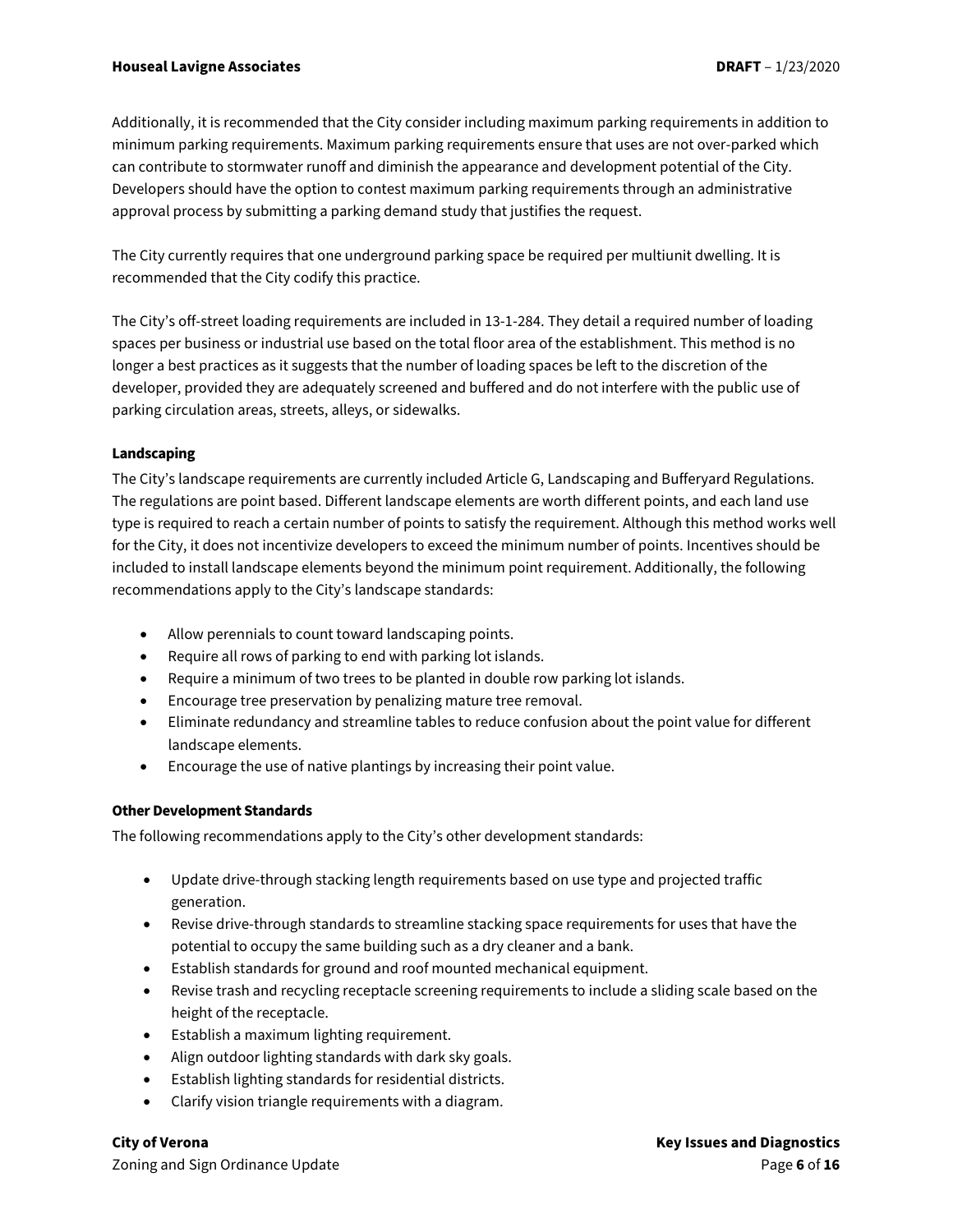### **Article 7: Sign Standards**

The City of Verona's sign ordinance will be required to be thoroughly revised given the Supreme Court decision of *Reed v. The Town of Gilbert, Arizona* (2015). Verona is among municipalities nation-wide that are affected by the SCOTUS ruling. The Court determined that signs cannot be regulated differently based on the content of the sign's message. This applies to the size, location, and duration of noncommercial and commercial signage. Several instances of content-based regulations exist in the Verona sign ordinance, including varying regulations for real estate signs, event of public interest signs, garage sale signs, and political signs (13-1-326). The Verona sign ordinance will be revised in accordance with current case law. In addition to compliance with *Reed v. Gilbert*, it is recommended that the sign ordinance be revised to:

- Require automatic dimming of electronic message centers.
- Continue to prohibit pole signs and box signs.
- Permit projecting signs in appropriate commercial districts such as the Central Commercial District.
- Continue to prohibit billboards and all forms of off-premises signs.

### **Article 8: PlannedUnit Development Standards**

Planned Unit Development (PUD) is a tool that is meant to allow for greater flexibility than the underlying zoning regulations. PUD siting and design is achieved through site development allowances to allow for creative and innovative approaches to development.

The City has indicated that the current PUD procedures have caused confusion. It is recommended that the City revise the PUD provisions to streamline the process, allow for more approvals at the administrative level such as site plan review, and to clarify the purpose of a PUD as opposed to other types of zoning relief. The following recommendations apply to the City's PUD procedures:

- Currently, PUDs are only permitted within certain zoning districts and only with the approval of a "planned unit development overlay district." This is overly restrictive and may frustrate the purpose of a PUD in the first place. PUDs should be permitted in all districts, as a PUD can be considered a form zoning relief that allows for more creative development of land and preservation of open space and natural resources, and not a specific type of use.
- A PUD can be treated as a separate zoning district and approved in the manner of a map amendment or approved as a conditional use. The processes for approving the stages of a PUD under the current ordinance are the same as the approval of conditional use permits. If the City wishes to continue to treat PUDs as overlay districts, the procedures should be revised to correspond to a map amendment. Conversely, the City can treat a PUD in the same manner as a conditional use permit in the sense that the underlying parcel will retain its zoning designation but will be governed by the provisions of a PUD approval. The drawback with this approach is the heightened standards that must be met to deny a conditional use permit under recent changes to Wisconsin Law. We will work with the City and provide policy alternatives for the PUD approval process aimed at allowing flexibility while ensuring that the City has as much discretion over PUD approvals as possible under current Wisconsin Law.
- Only certain types of uses and departures from standards are permitted in a PUD under the current Zoning Ordinance. Again, the purpose of a PUD is to allow flexibility from the rigid standards of the Zoning Ordinance, while requiring a more intensive review process. Limiting what uses can be allowed or what development standards can be waived hinders the purpose of pursuing a PUD in the first place.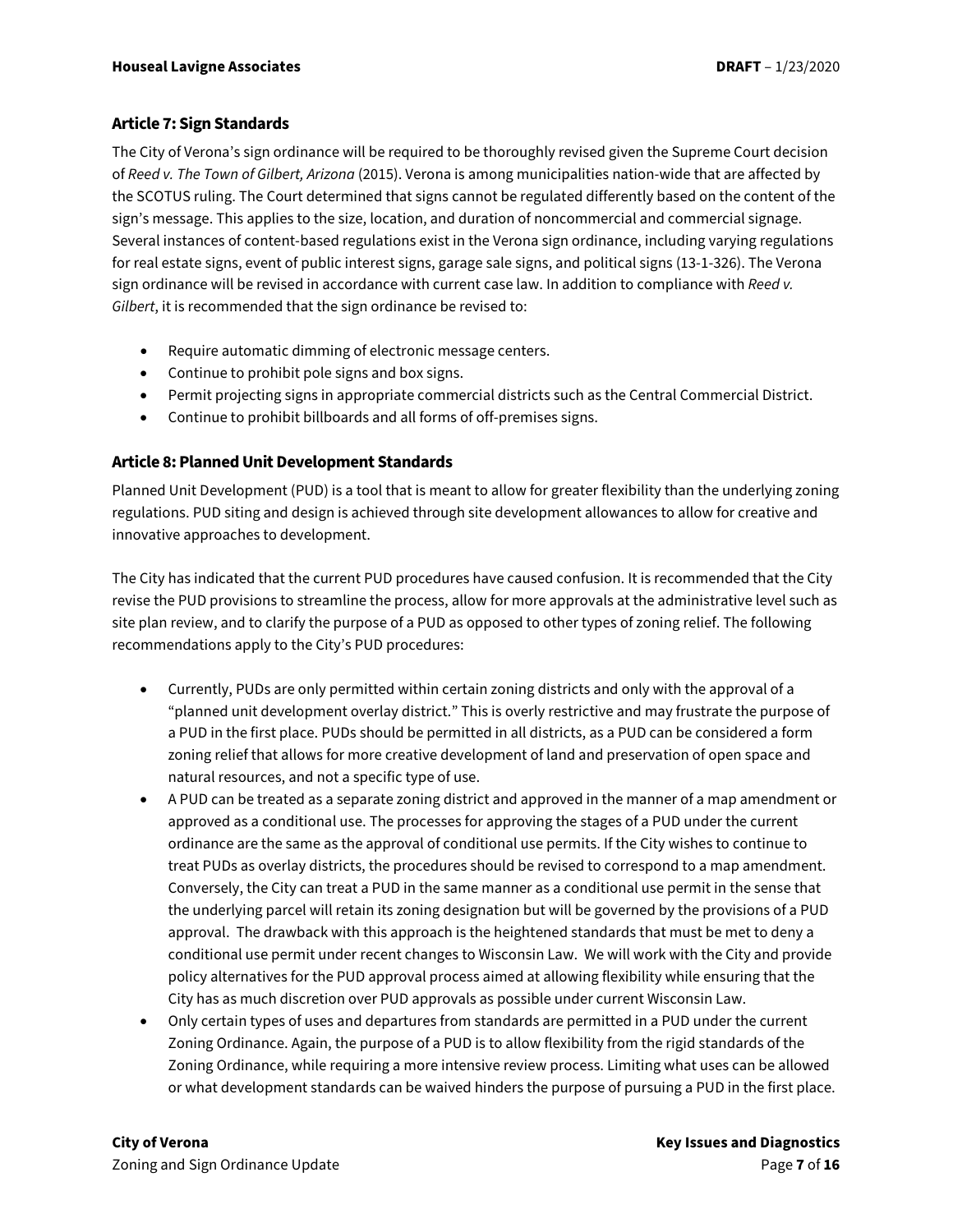• The City has indicated that too many projects were allowed to proceed as PUD when a variance or conditional use would have been more appropriate. In order to avoid this, it is recommended that the City consider thresholds for projects that can apply for a PUD (such as a minimum amount of square footage, minimum number of variances/departures needed, et. cetera.).

#### **Article 9: Administration and Enforcement Standards**

Article 9, Administration and Enforcement Standards should include those sections of the Zoning and Sign Ordinances that pertain to the powers and duties of those responsible for the administration and enforcement of the ordinances as well as the procedures for all legislative and quasi-judicial procedures.

#### **Temporary Uses**

The approval process for temporary uses is somewhat unclear. This section states that its purpose is to provide for the procedures and requirements for approval or denial of temporary uses, but no standards for the review of temporary uses are provided. While application requirements are listed, there are no standards for the Zoning Administrator to follow when determining if a temporary use should be approved or not. It is always legally dubious to delegate authority to City officials without clear standards. Doing so opens the door for possible legal challenges that the City officials operated in an arbitrary and capricious manner, raising due process and equal protection issues. Any authority delegated to the Zoning Administrator should be done with clear objective standards. Further, the City's temporary use regulations are limited (the only examples provided as permissible temporary uses are outdoor sales such as, seasonal garden shops, tent sales, bratwurst stands, and outdoor assembly uses). The City should consider expanding what types of temporary uses are permitted and establish specific requirements for how they are approved or denied.

#### **Interpretations**

The Zoning Ordinance contains a lengthy procedure for the issuance of official interpretations. These interpretations are not mandated by Wisconsin Law. Further, there is no requirement under this section that the property owner have any application pending in order to request and receive an interpretation. This could essentially allow any property owner to request an advisory interpretation from the City, even if they do not intend to use the interpretation as part of a development or zoning application. The standards for issuing are restrictive and may require the Zoning Ordinance to be interpreted in a rigid manner. Determinations as to zoning compliance should be made the time when an actual application is submitted (or at the time a certificate of occupancy is applied for). That prevents the need to issue advisory interpretations when no development is actually planned, as well as avoid possibly inconsistent interpretations among similarly situated parcels that are ultimately never developed, but that leave a trail. If a property owner disagrees with how the Zoning Ordinance was interpreted when they applied (such as where a C/O is denied due to zoning issues) they can appeal that interpretation to the Zoning Board of Appeals.

#### **Public Hearing Notice and Publication Requirements**

The requirements for publication of notices, the posting of signs, and the mailing of individual property owner notices should be clarified. Currently, the requirements are not clearly set forth in a separate section, and instead are interspersed within the section governing each type of zoning relief and within the section governing the ZBA. It is recommended that the City consolidate all of the provisions addressing these important procedural requirements into their own section for ease of reference for staff, developers, and property owners.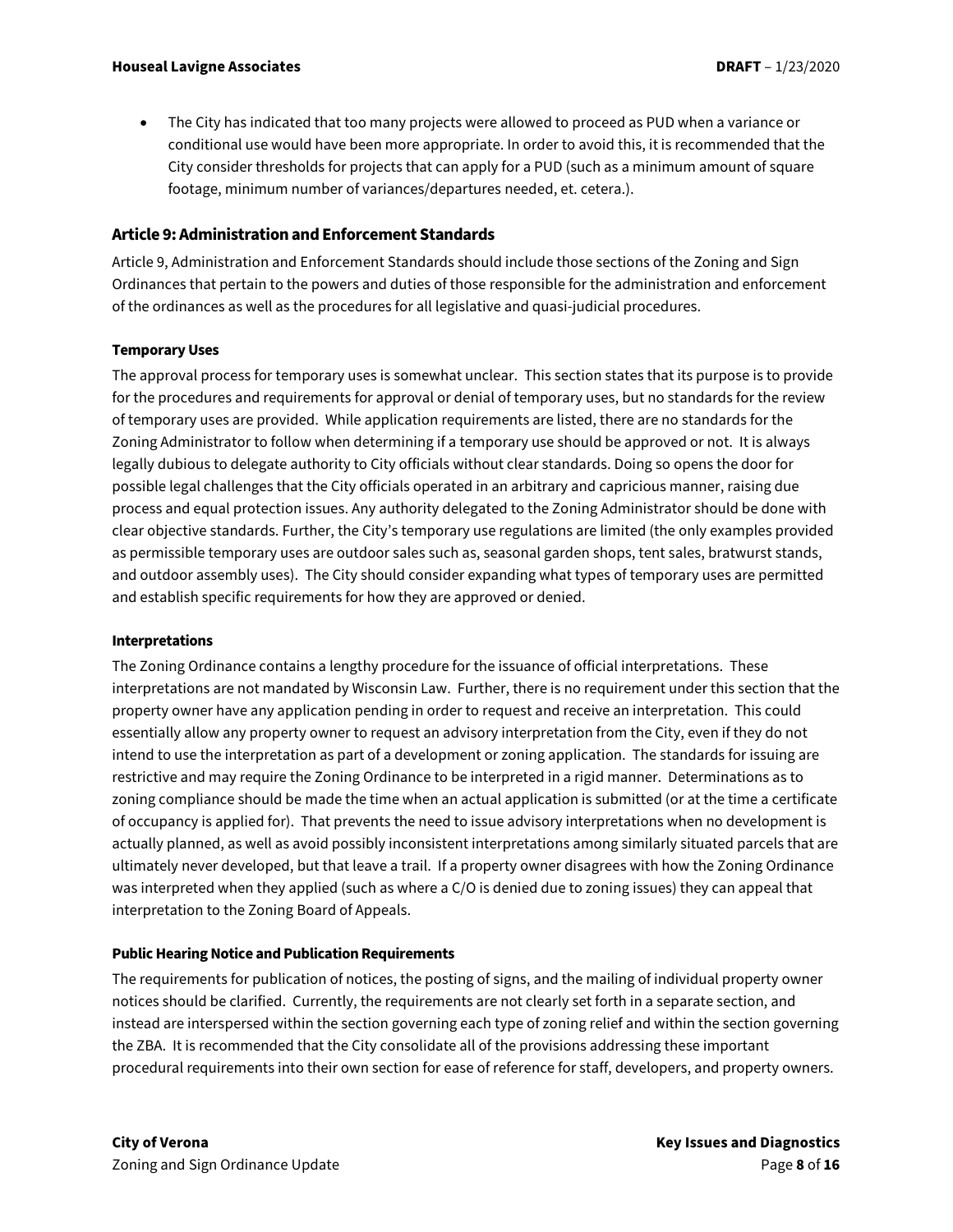A table showing the required publication, posting, and mailing requirements for each type of zoning approval should also be included.

#### **Downtown Design and Use Overlay District**

Separate review and approval procedures for developments within the Downtown Design and Use Overlay District that are distinct from the City's other approval procedures are established in Section 13-1-372. This separate process may be redundant and cumbersome for City staff to administer. The City should consider using revamped PUD approval procedures for development in this district.

#### **Plan Commission**

The provisions governing the composition, appointment, and duties are contained in Chapter 4 of the City's general Code of Ordinances. There is also a limited section on the Plan Commission's powers and duties in the Zoning Ordinance. It is recommended that the City combine these sections into one comprehensive section in the Zoning Ordinance for clarity.

#### **Zoning Board of Appeals**

The notice procedures for specific types of zoning relief are included within the section governing the ZBA. As noted above, it is recommended that the City consolidate all provisions governing notice and publication requirements into a separate section. Further, the standards for approval of variances are set forth in this section as well, but it does not appear to correspond with the standards for approval set forth in Section 13-2- 268 governing variances generally. This should be clarified so it is clear what standards apply to variance applications.

#### **Special Exceptions**

The section of the Zoning Ordinance governing the ZBA states that the ZBA has the power to hear and decide "special exceptions" to the Zoning Ordinance. However, there are no other references to "special exceptions" anywhere else in the Zoning Ordinance. This reference should either be given more definition or removed to clarify what powers the ZBA has under the Zoning Ordinance.

#### **General**

Each section of this Article should include an easy to follow flow chart with timing benchmarks. Flow charts graphically show the various steps in the various procedures for each type of zoning relief. The development community appreciates a certainty of process (this is not the same as a certainty of result) and graphic depictions of processes clearly and cleanly set out the steps in a logical synchronous manner that the development community can understand, and the timelines that typically follow the various processes.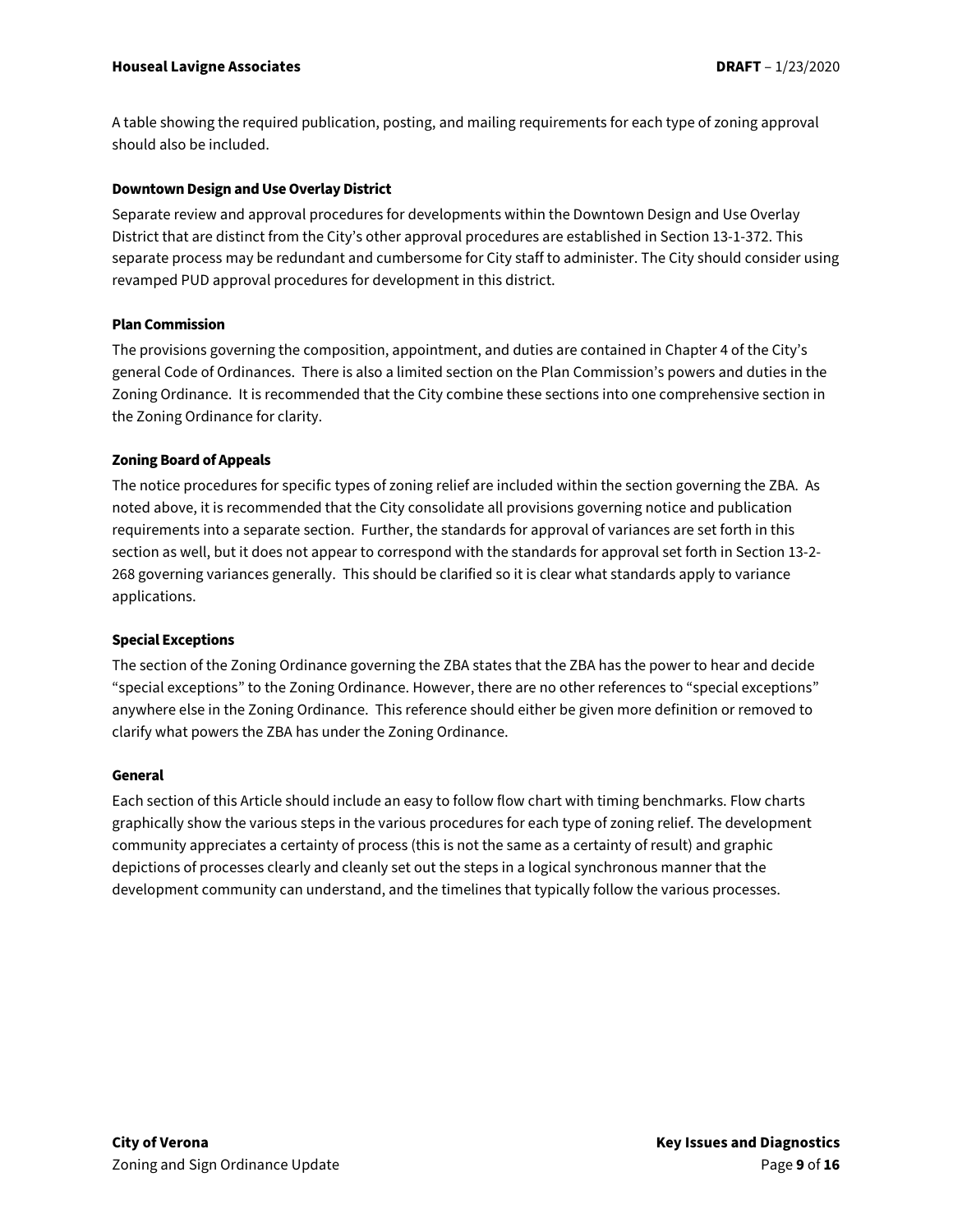# **Appendix 1**

## **Online Questionnaire Results Summary**

| Q1: What types of development should have standards related to their residential or business<br>activities? Regulations could address issues such as: noise, lighting, traffic, hours of operation, |                 |            |  |  |
|-----------------------------------------------------------------------------------------------------------------------------------------------------------------------------------------------------|-----------------|------------|--|--|
| operation of heavy machinery, or commercial vehicle parking. Please check all that apply.                                                                                                           |                 |            |  |  |
| <b>Answers</b>                                                                                                                                                                                      | Count           | Percentage |  |  |
| Single-Unit Detached Homes                                                                                                                                                                          | 9               | 64.29%     |  |  |
| Single-Unit Attached Homes (duplexes or townhomes)                                                                                                                                                  | 8               | 57.14%     |  |  |
| <b>Apartments or Condominiums</b>                                                                                                                                                                   | 9               | 64.29%     |  |  |
| Accessory Dwelling Units (granny flats or garage apartments)                                                                                                                                        | 8               | 57.14%     |  |  |
| Mixed Uses (residential over ground floor commercial)                                                                                                                                               | 10 <sup>1</sup> | 71.43%     |  |  |
| Restaurants, Bars, and Entertainment Options                                                                                                                                                        | 10 <sup>1</sup> | 71.43%     |  |  |
| Retail or Shopping Options                                                                                                                                                                          | 10              | 71.43%     |  |  |
| Automobile Related Businesses (gas stations, service stations, carwashes)                                                                                                                           | 9               | 64.29%     |  |  |
| Public/Civic Spaces and Gathering Spaces                                                                                                                                                            | 9               | 64.29%     |  |  |
| Industrial or Business Parks and Employment Uses                                                                                                                                                    | 9               | 64.29%     |  |  |
| Other                                                                                                                                                                                               | 0               | 0.00%      |  |  |

Q2: Please provide any comments on the general types of requirements that you think should be applied to each of your answers to Question 1.

This is tricky as commercial projects can also impact residential areas.

restricted street parking. no obnoxious lighting. quiet hours for all of the above so as not to disturb residents. significant noise restrictions, particularly with Residential: how many employees/clients frequent an in-home business,

overnight long-term parking of commercial vehicles may not include the

following: flat-bed trucks, box trucks, utility vehicles, etc. Density - smaller lot

sizes and street widths to allow more developable lots Mixed

Use/Restaurant/Retail: shared parking requirements, allow for four stories for Quiet hours after 10:00 PM Dogs should be on leash while walking - do NOT

allow dogs to go into neighbors' yards to poop Require owners to pick up dog

ALL types of development should have standards related to their residential or business activities. Why would you not have standards?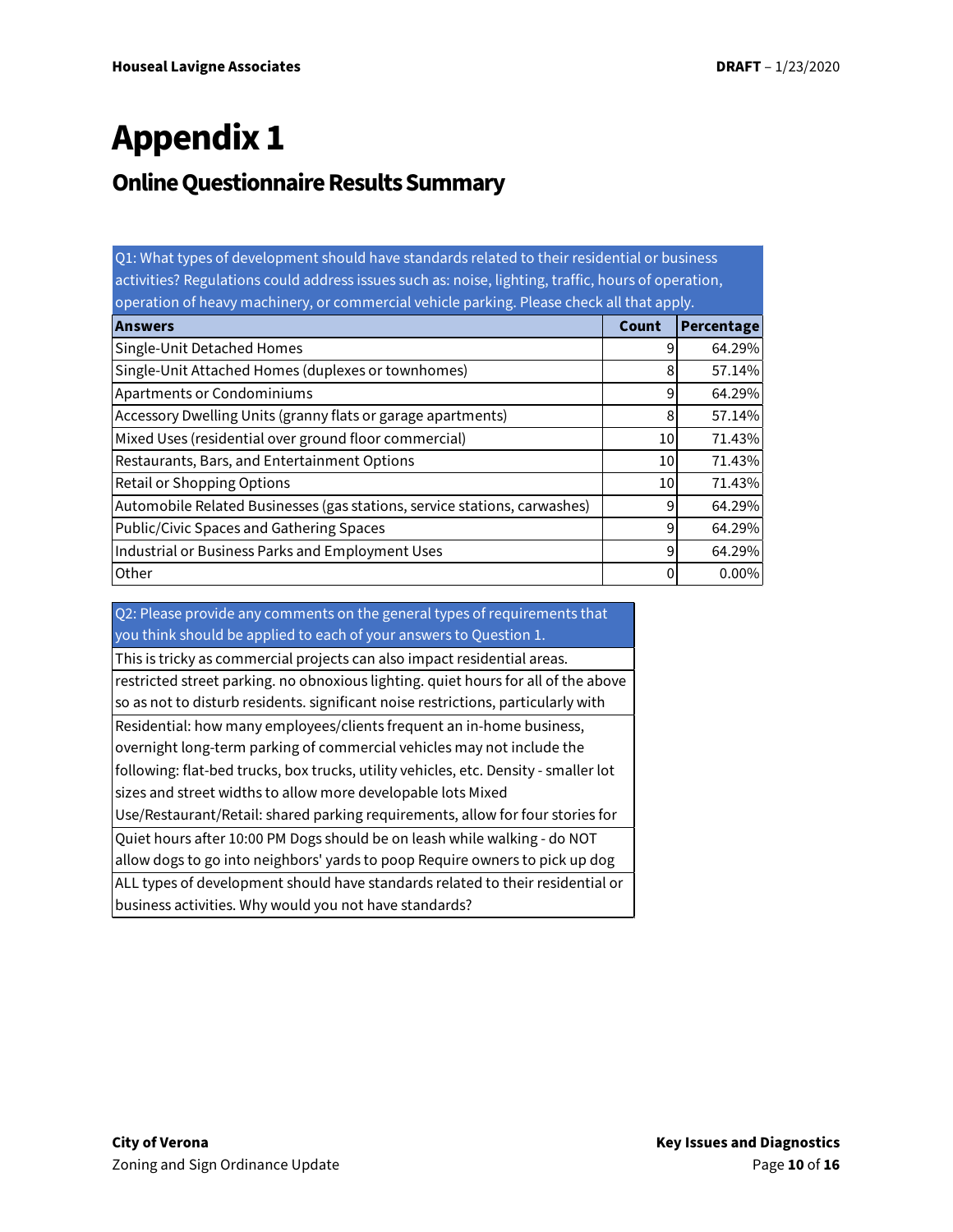Q3: What types of development should have standards related to their exterior appearance? Regulations could address issues such as: landscape areas, parking areas, buidling facades, signs, general maintenance/upkeep. Please check all that apply.

| <b>Answers</b>                                                            | Count           | Percentage   |
|---------------------------------------------------------------------------|-----------------|--------------|
| Single-Unit Detached Homes                                                |                 | 64.29%       |
| Single-Unit Attached Homes (duplexes or townhomes)                        |                 | 57.14%       |
| Apartments or Condominiums                                                |                 | 64.29%<br>10 |
| Accessory Dwelling Units (granny flats or garage apartments)              | 6               | 57.14%       |
| Mixed Uses (residential over ground floor commercial)                     | 10 <sup>1</sup> | 71.43%       |
| Restaurants, Bars, and Entertainment Options                              | 9               | 71.43%       |
| Retail or Shopping Options                                                | 9               | 71.43%       |
| Automobile Related Businesses (gas stations, service stations, carwashes) | 9               | 64.29%       |
| Public/Civic Spaces and Gathering Spaces                                  | 8               | 64.29%       |
| Industrial or Business Parks and Employment Uses                          | 9               | 64.29%       |
| Other                                                                     | 0               | $0.00\%$     |

Q4: Please provide any comments on the general types of requirements that you think should be applied to each of your answers to Question 3.

| no "temporary" (i.e. cheap metal or other cheap materials). all structures    |  |
|-------------------------------------------------------------------------------|--|
| should have restricted outdoor appearance to maintain character and           |  |
| desirability of our community.                                                |  |
| Create development guidelines that aren't vague or subjective in terms of the |  |
| use and types of materials.                                                   |  |
| ALL types of development should have standards related to their exterior      |  |
| appearance. Why would you not have standards?                                 |  |

Q5: How should the quality of development of new businesses, apartments, or condiminiums in Verona improve in the future? Please check all that apply.

| <b>Answers</b>                                          |   | Percentage |  |  |
|---------------------------------------------------------|---|------------|--|--|
| Improved Landscaping                                    |   | 42.86%     |  |  |
| Improved Building Construction Materials (exterior)     | 6 | 42.86%     |  |  |
| Improved Parking Lots                                   | 4 | 28.57%     |  |  |
| Improved Sidewalks and Pedestrian Spaces                |   | 50.00%     |  |  |
| Improved Bicycle Infrastructure (access, parking, etc.) | 5 | 35.71%     |  |  |
| Improved Signs and Wayfinding                           | 5 | 35.71%     |  |  |
| Improved Zoning Enforcement                             | 6 | 42.86%     |  |  |
| Other                                                   |   | 7.14%      |  |  |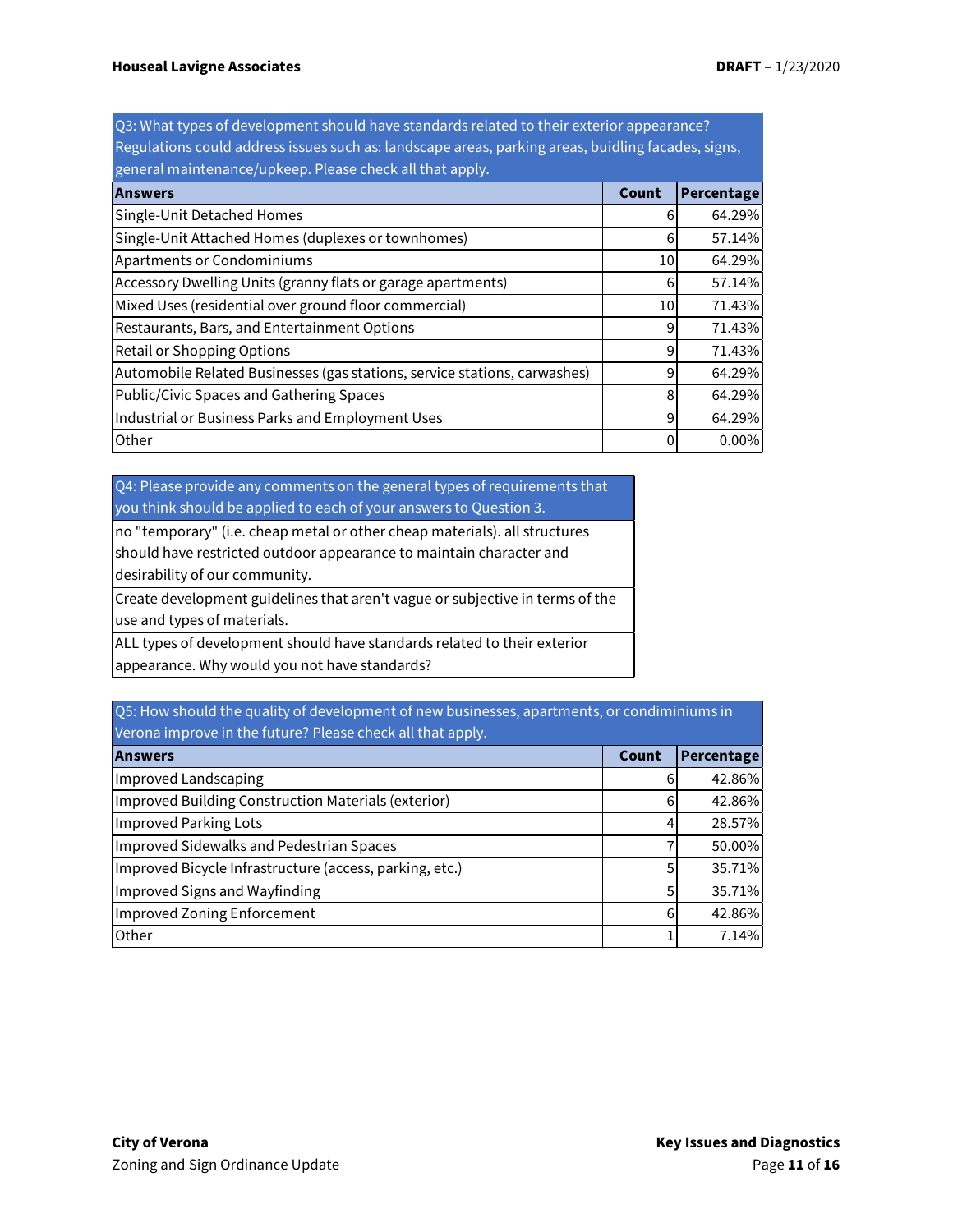Q6: Are there specific land uses that should not be permitted "by-right" in Verona, and only through a conditional use permit process that includes a public hearing? Please specify in the box below.

no strip bars, casinos, gambling in Verona

Multi-family housing

I don't know enough to answer this.

Hazardous material storage, prisons, landfills, etc.

all land uses in Verona should have public input, whether they are residential, commercial, or government projects. Any type of outdoor venue, i.e. music, corporate retreat, etc. should not be permitted under any circumstances. There should be no garbage dumps in our community, or gas stations in residential areas under any circumstances.

Q7: Please identify any other issues or concerns you have regarding Residential Zoning Districts in Verona.

Stop allowing farm land adjacent to residential areas to be taken for additional residential development. Verona has plenty of housing and these projects should be severely restricted. No commercial mixing with residential areas.

I think it's best if residential and commercial are kept separate. I noticed that there are several processing plants in the downtown. Some have big vents with exhaust coming out right on the bike trail. It smells toxic to me. It's also near the senior center. I'm guessing they were grandfathered in as they have been there a very long time. Wishing they had better ventilation systems so we don't have to expose people to their chemical exhaust.

adequate green space, sidewalks/bike/walking lanes, min. lot size, restrictions on multi-family.

Q8: Please identify any other issues or concerns you have regarding Commercial or Industrial Zoning Districts in Verona.

Same as above.

adequate parking, traffic flow

Q9: Please identify any other issues or concerns you have regarding Zoning Code Enforcement or Administration and Procedures in Verona.

time restrictions to approved plans

Not aware of any problems with this.

Q10: Please identify any other issues or concerns you have regarding Signs and Sign Permits in Verona.

Signage is important. I would like to see it kept to a minimum. One reason I moved to Verona was it's closer to nature. It's kind of rural in an urban way. I hope it stays that way.

Keep Verona a great place to live. No tall or neon flashing signage!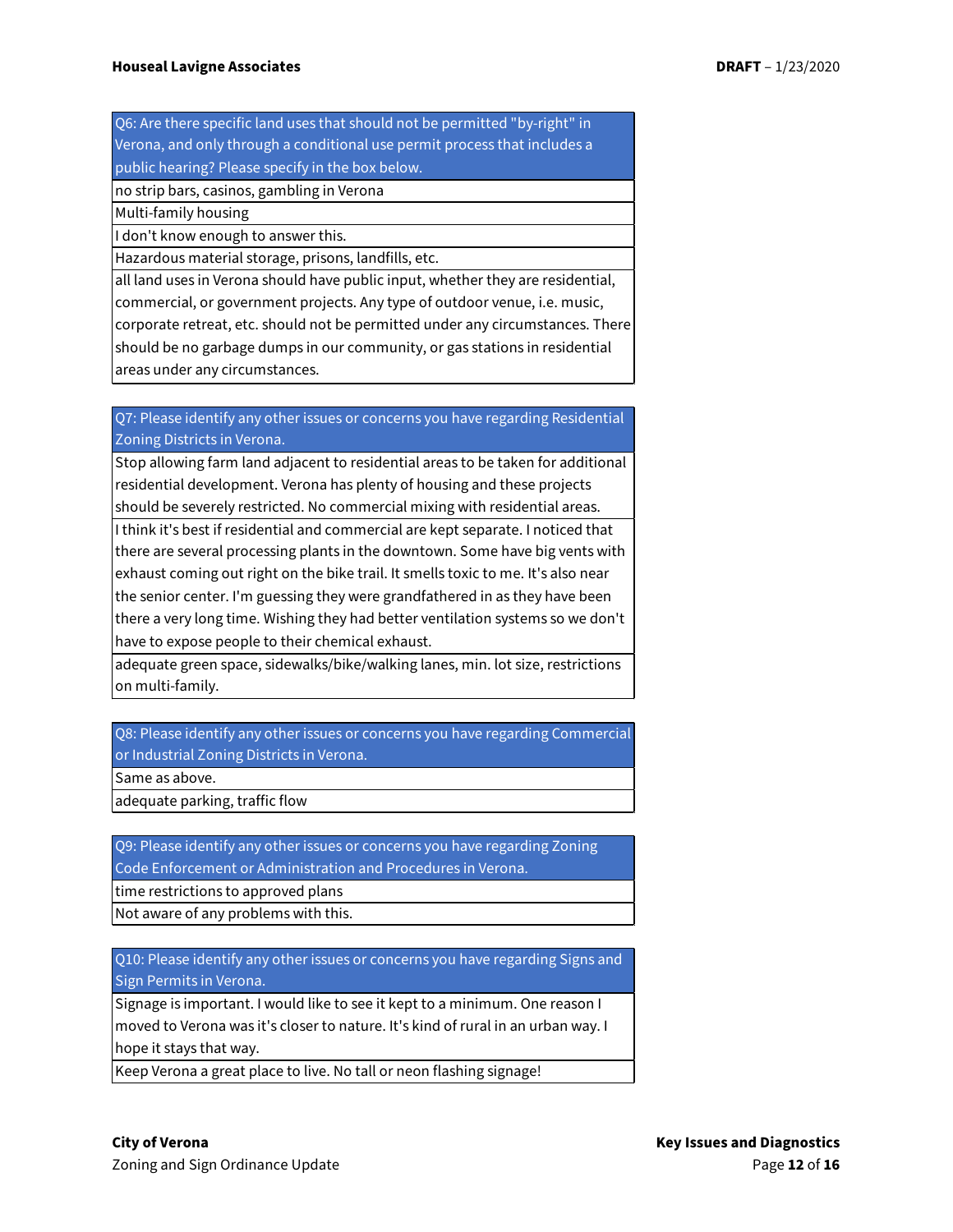# **Appendix 2**

## **Proposed Structure of Existing Articles**

## **ARTICLE 1: GENERAL PROVISIONS**

| Sec. 13-1-1 - Title.                                                              |
|-----------------------------------------------------------------------------------|
| Sec. 13-1-2 - Authority.                                                          |
| Sec. 13-1-3 - Legislative Intent.                                                 |
| Sec. 13-1-4 - Rationale and the Appearance of Ordinance Text.                     |
| Sec. 13-1-5 - Purpose.                                                            |
| Sec. 13-1-6 - Separability and Nonliability.                                      |
| Sec. 13-1-7 - Abrogation.                                                         |
| Sec. 13-1-8 - Application.                                                        |
| Sec. 13-1-9 - Jurisdiction.                                                       |
| Sec. 13-1-10 - Re-enactment and Repeal.                                           |
| Sec. 13-1-11 - Effective Date.                                                    |
| Sec. 13-1-41 - Standard Zoning Districts and Standard Zoning District Categories. |
| Sec. 13-1-80 - Purpose.                                                           |
| Sec. 13-1-240 - Purpose.                                                          |
| Sec. 13-1-280 - Purpose.                                                          |
| Sec. 13-1-320 - Purpose.                                                          |
| <b>ARTICLE 2: DEFINITIONS</b>                                                     |
| Sec. 13-1-322 - Definitions and Regulations Specific to Certain Signs.            |
| Sec. 13-1-12 - Introduction to Word Usage, Abbreviations and Definitions.         |
| Sec. 13-1-13 - Word Usage.                                                        |
| Sec. 13-1-14 - Abbreviations.                                                     |
| Sec. 13-1-15 - Definitions.                                                       |
| <b>ARTICLE 3: ESTABLISHMENT OF ZONING DISTRICTS</b>                               |
| Sec. 13-1-40 - Purpose.                                                           |
| Sec. 13-1-42 - Map of Standard Zoning Districts.                                  |
| Sec. 13-1-43 - Interpretation of Zoning District Boundaries.                      |
| Sec. 13-1-44 - Purpose and Intent of Standard Zoning Districts.                   |
|                                                                                   |
| Sec. 13-1-45 - Rural Agricultural (RA-35ac) District.                             |
| Sec. 13-1-46 - Neighborhood Residential (NR) District.                            |
| Sec. 13-1-47 - Community Residential (CR) District.                               |
| Sec. 13-1-48 - Mixed Residential (MR) District.                                   |
| Sec. 13-1-49 - Urban Residential (UR) District.                                   |
| Sec. 13-1-50 - Neighborhood Office (NO) District.                                 |
| Sec. 13-1-51 - Suburban Office (SO) District.                                     |

Zoning and Sign Ordinance Update **Page 13** of **16 Page 13** of **16**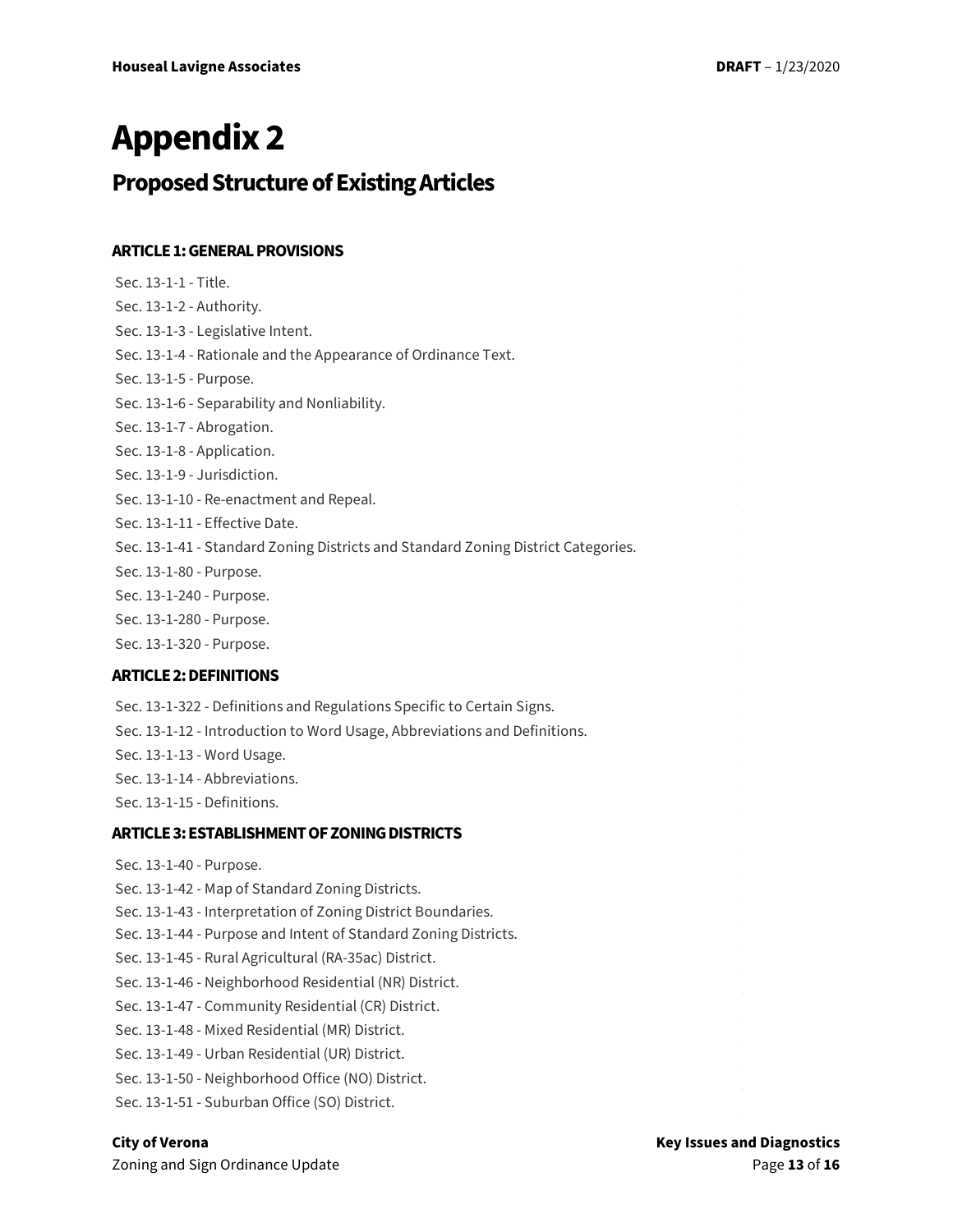- Sec. 13-1-52 Neighborhood Commercial (NC) District.
- Sec. 13-1-53 Suburban Commercial (SC) District.
- Sec. 13-1-54 Urban Commercial (UC) District.
- Sec. 13-1-55 Central Commercial (CC) District.
- Sec. 13-1-56 Suburban Industrial (SI) District.
- Sec. 13-1-57 Urban Industrial (UI) District.
- Sec. 13-1-58 Heavy Industrial (HI) District.
- Sec. 13-1-60 Downtown Design and Use Overlay Zoning District.
- Sec. 13-1-62 Public/Institutional (P/I) District.
- Sec. 13-1-372 Downtown Design and Use Overlay District.

#### **ARTICLE 4: SPECIFIC DISTRICT STANDARDS**

- Sec. 13-1-160 Purpose.
- Sec. 13-1-161 Residential Bulk Standards.
- Sec. 13-1-162 Nonresidential Bulk Standards.
- Sec. 13-1-163 Yard Setback Adjustments.
- Sec. 13-1-164 Intrusions into Required Yards.
- Sec. 13-1-165 Exceptions to Maximum Height Regulations.
- Sec. 13-1-166 Substandard Lot Regulations.

#### **ARTICLE 5: SPECIFIC USE STANDARDS**

- Sec. 13-1-84 Regulations Applicable to All Land Uses. Sec. 13-1-85 - Detailed Land Use Descriptions and Regulations. Sec. 13-1-86 - Residential Land Uses. Sec. 13-1-87 - Agricultural Land Uses. Sec. 13-1-88 - Institutional Land Uses. Sec. 13-1-89 - Commercial Land Uses. Sec. 13-1-90 - Storage or Disposal Land Uses. Sec. 13-1-91 - Transportation Land Uses. Sec. 13-1-92 - Industrial Land Uses. Sec. 13-1-93 - Accessory Land Uses. Sec. 13-1-93.5 - Keeping and Raising of Chickens. Sec. 13-1-94 - Temporary Land Uses.
- Sec. 13-1-97 Group Developments.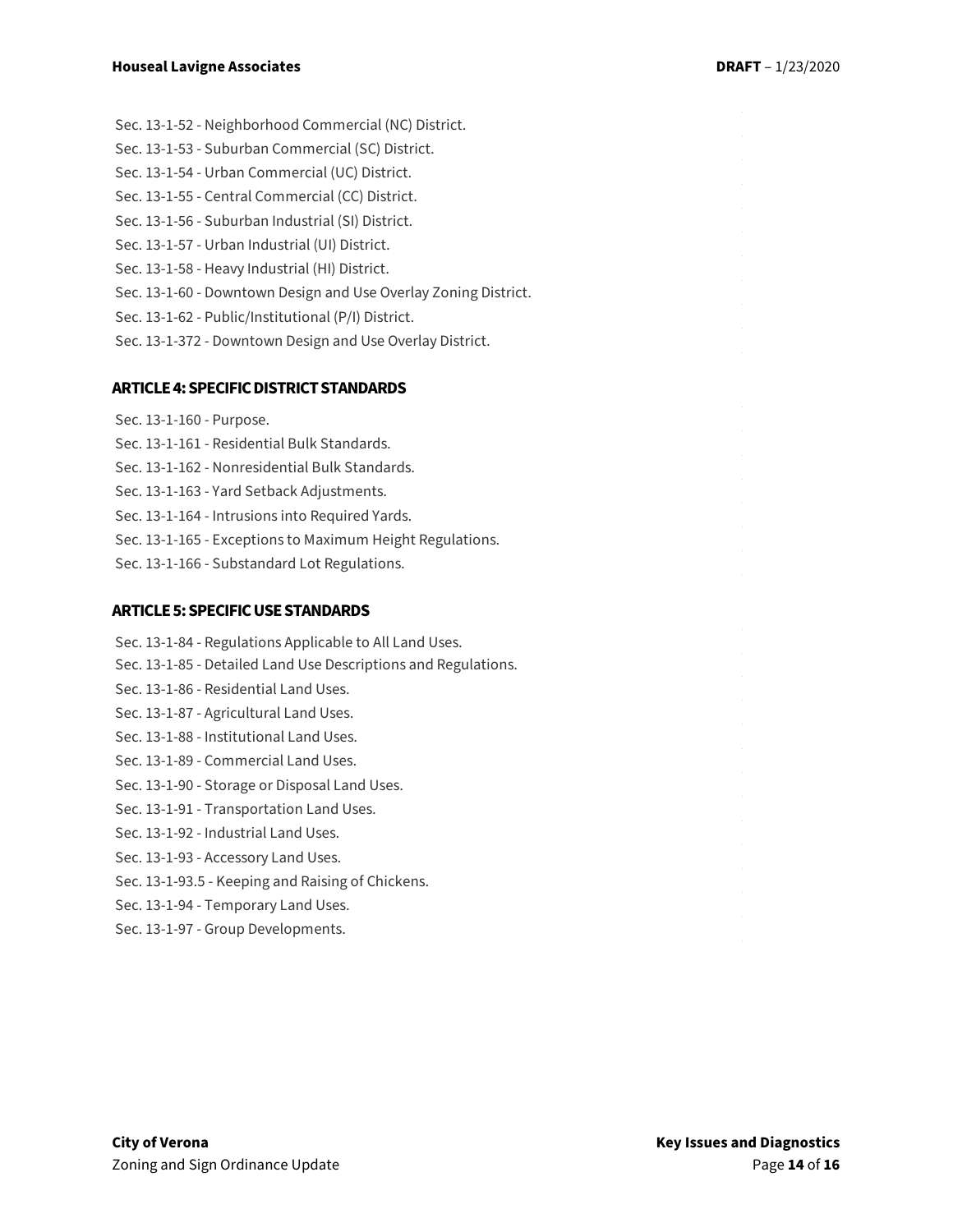#### **ARTICLE 6: GENERAL DEVELOPMENT STANDARDS**

- Sec. 13-1-95 Natural Resource Disruption and Required Mitigation Standards. Sec. 13-1-241 - How to Use This Article. Sec. 13-1-242 - Landscaping Points, Sample Landscaping Schemes and Measurement for Landscaping Requirements. Sec. 13-1-243 - Landscaping Requirements for Building Foundations. Sec. 13-1-244 - Landscaping Requirements for Developed Lots. Sec. 13-1-245 - Landscaping Requirements for Street Frontages. Sec. 13-1-246 - Landscaping Requirements for Paved Areas. Sec. 13-1-247 - Landscaping Requirements for Other Permanently Protected Green Spaces. Sec. 13-1-248 - Landscaping Requirements for Required Reforestation. Sec. 13-1-249 - Landscaping Requirements for Bufferyards. Sec. 13-1-250 - Plant Selection. Sec. 13-1-251 - Requirements for the Installation, Maintenance and Use of Landscaped and Bufferyard Areas. Sec. 13-1-252 - Calculating Landscaping and Bufferyard Requirements. Sec. 13-1-253 - Depiction of Landscaping on Required Site Plan. Sec. 13-1-281 - Access Standards. Sec. 13-1-282 - Visibility Standards. Sec. 13-1-283 - Off-Street Parking and Traffic Circulation Standards. Sec. 13-1-284 - Off-Street Loading Standards. Sec. 13-1-285 - Exterior Storage Standards for Residential and Commercial Districts. Sec. 13-1-286 - Exterior Lighting Standards. Sec. 13-1-287 - Vibration Standards. Sec. 13-1-288 - Noise Standards. Sec. 13-1-289 - Air Pollution Standards. Sec. 13-1-290 - Odor Standards. Sec. 13-1-291 - Electromagnetic Radiation Standards. Sec. 13-1-292 - Glare and Heat Standards. Sec. 13-1-293 - Fire and Explosion Standards. Sec. 13-1-294 - Toxic or Noxious Material Standards. Sec. 13-1-295 - Waste Material Standards. Sec. 13-1-296 - Drainage Standards. Sec. 13-1-297 - Exterior Construction Material Standards. Sec. 13-1-298 - Hazardous Materials Standards. Sec. 13-1-299 - Fencing Standards. Sec. 13-1-300 - Signal Receiving Antennas (Satellite Dishes) Standards. Sec. 13-1-301 - Wind Energy Systems Standards. Sec. 13-1-302 - Swimming Pools Standards. Sec. 13-1-303 - Outdoor Storage of Firewood Standards.
- Sec. 13-1-305 Dumpster Enclosure and Screened Refuse Container Standards.

Zoning and Sign Ordinance Update Page **15** of **16**